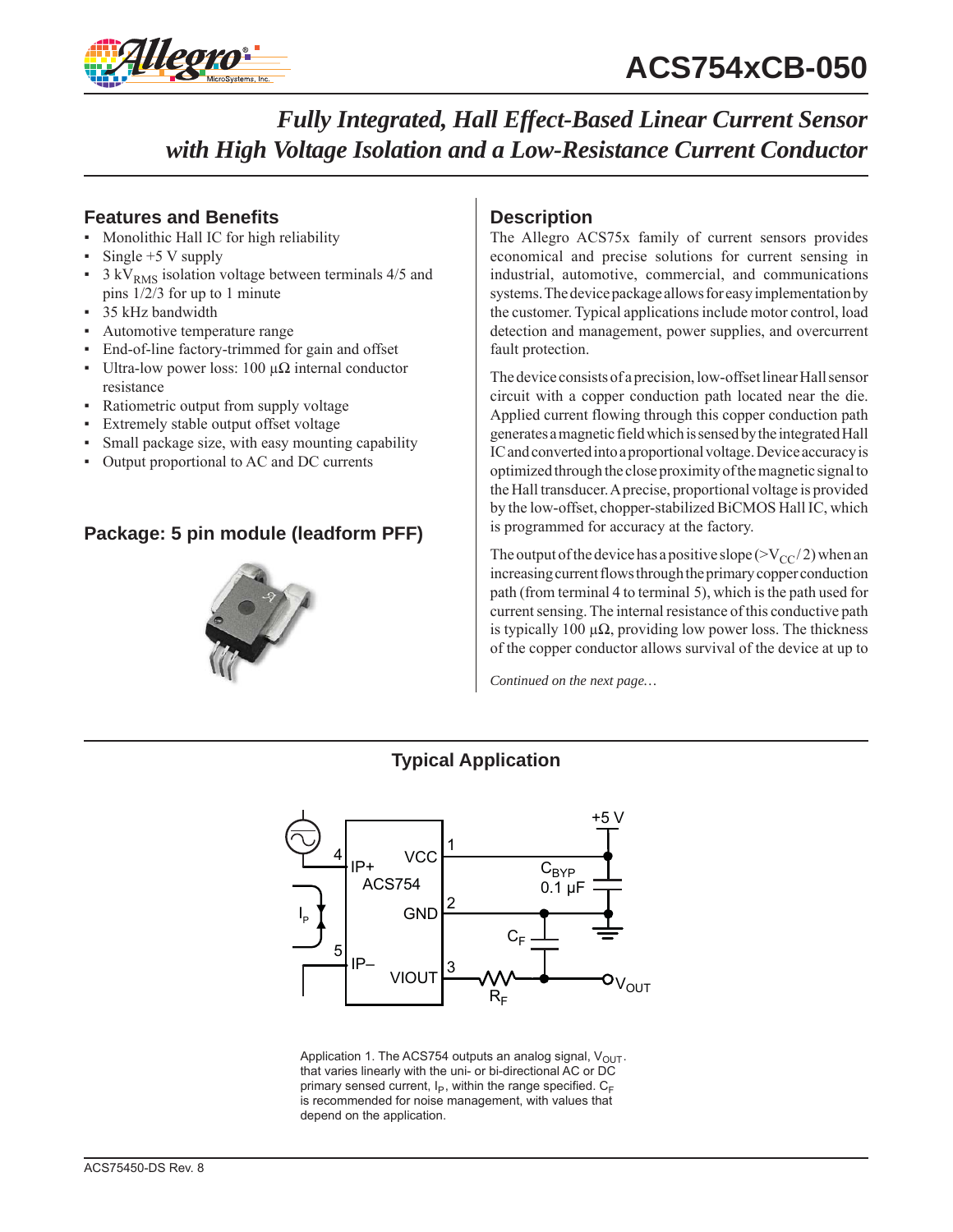### **Description (continued)**

5× overcurrent conditions. The terminals of the conductive path are electrically isolated from the sensor leads (pins 1 through 3). This allows the ACS75x family of sensors to be used in applications requiring electrical isolation without the use of opto-isolators or other costly isolation techniques.

The device is fully calibrated prior to shipment from the factory. The ACS75x family is lead (Pb) free. All pins are coated with 100% matte tin, and there is no lead inside the package. The heavy gauge leadframe is made of oxygen-free copper.

### **Selection Guide**

| <b>Part Number</b> | $\mathsf{T}_{\mathsf{OP}}$<br>(°C) | <b>Primary Sensed</b><br>Current, $I_{\rm p}$<br>(A) | <b>Sensitivity</b><br>Sens (Typ.)<br>(mV/A) | Package          |                    |                      |  |
|--------------------|------------------------------------|------------------------------------------------------|---------------------------------------------|------------------|--------------------|----------------------|--|
|                    |                                    |                                                      |                                             | <b>Terminals</b> | <b>Signal Pins</b> | Packing <sup>1</sup> |  |
| ACS754LCB-050-PFF  | $-40$ to 150                       | ±50                                                  | 40                                          | Formed           | Formed             | Bulk, 170 pieces/bag |  |
| ACS754SCB-050-PFF2 | $-20$ to 85                        | ±50                                                  | 40                                          | Formed           | Formed             |                      |  |

1Contact Allegro for additional packing options.

2Variant is in production but has been determined to be LAST TIME BUY. This classification indicates that the variant is obsolete and notice has been given. Sale of the variant is currently restricted to existing customer applications. The variant should not be purchased for new design applications because of obsolescence in the near future. Samples are no longer available. Status date change November 1, 2008. Deadline for receipt of LAST TIME BUY orders is May 1, 2008.

### **Absolute Maximum Ratings**

| <b>Characteristic</b>                 | Symbol                | <b>Notes</b> | Rating                               | <b>Units</b> |
|---------------------------------------|-----------------------|--------------|--------------------------------------|--------------|
| Supply Voltage                        | $V_{\rm CC}$          |              | 16                                   | V            |
| Reverse Supply Voltage                | $V_{RCC}$             |              | $-16$                                | V            |
| <b>Output Voltage</b>                 | $V_{IOUT}$            |              | 16                                   | V            |
| Reverse Output Voltage                | V <sub>RIOUT</sub>    |              | $-0.1$                               | V            |
| Maximum Basic Isolation Voltage       | V <sub>ISO</sub>      |              | 353 VAC, 500 VDC, or V <sub>nk</sub> | V            |
| Maximum Rated Input Current           | <sup>I</sup> IN       |              | 200                                  | A            |
| <b>Output Current Source</b>          | <b>I</b> OUT(Source)  |              | 3                                    | mA           |
| <b>Output Current Sink</b>            | <b>I</b> OUT(Sink)    |              | 10                                   | mA           |
| Nominal Operating Ambient Temperature | $T_A$                 | Range L      | $-40$ to 150                         | °C           |
|                                       |                       | Range S      | $-20$ to 85                          | °C           |
| Maximum Junction                      | $T_{\parallel}$ (max) |              | 165                                  | °C           |
| Storage Temperature                   | $T_{\text{stg}}$      |              | $-65$ to 170                         | °C           |



TÜV America Certificate Number: U8V 04 11 54214 001

Fire and Electric Shock EN60950-1:2001



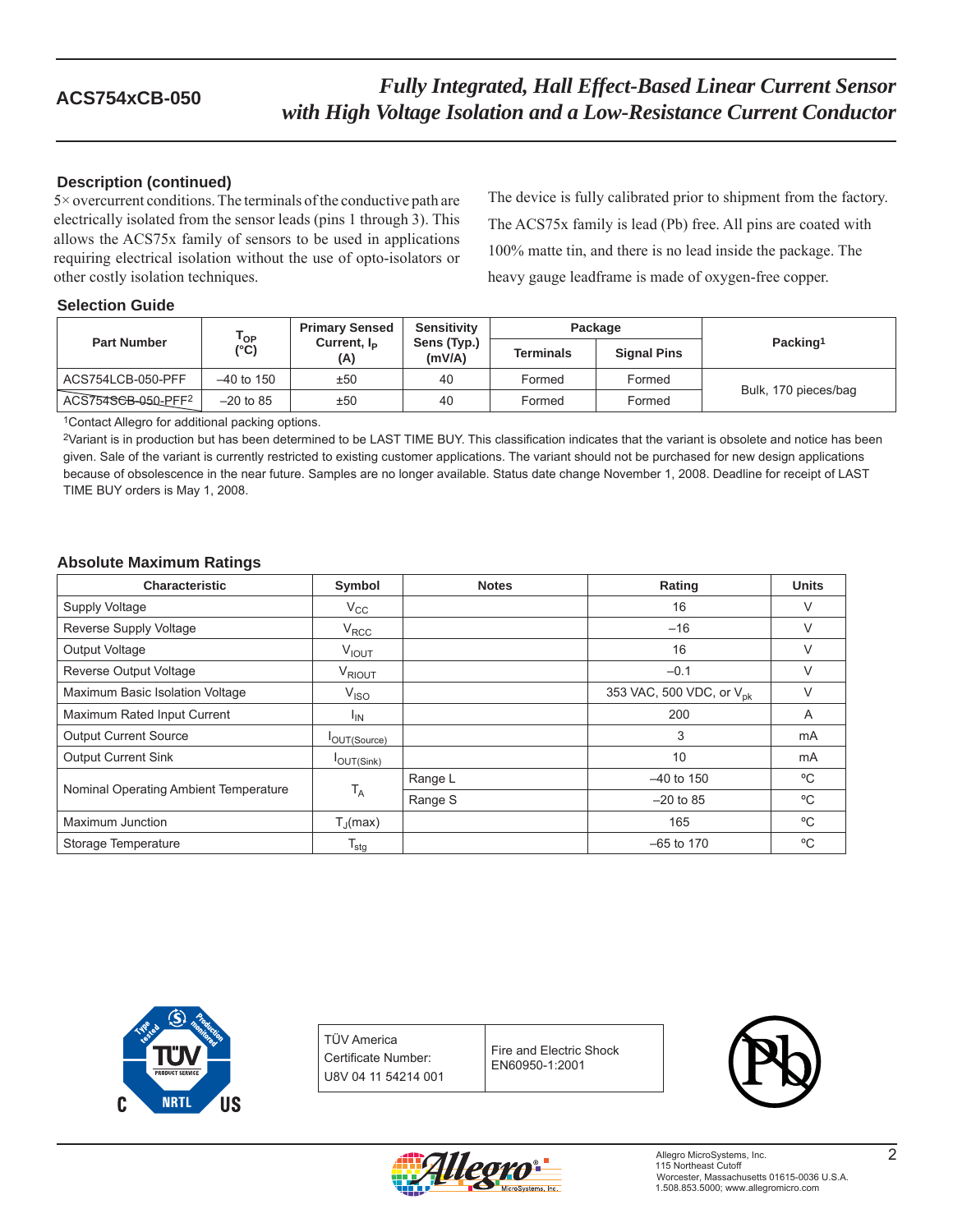# +5 V IP+ **VCC** Regulator Dynamic Offset<br>Cancellation Dynamic Offset **Cancellation** VIOUT Filter 0.1 μF  $\sim$   $\sim$   $\sim$   $\sim$   $\sim$   $\sim$ Gain Coefficient Offset Trim Control  $\sqrt{7}$ GND

### **Functional Block Diagram**

### **Pin-out Diagram**



### **Terminal List Table**

| <b>Number</b> | <b>Name</b>  | <b>Description</b>                |  |
|---------------|--------------|-----------------------------------|--|
|               | VCC.         | Device power supply pin           |  |
|               | <b>GND</b>   | Signal ground pin                 |  |
| 3             | <b>VIOUT</b> | Analog output signal pin          |  |
|               | $IP+$        | Terminal for current being sensed |  |
| 5             | $IP-$        | Terminal for current being sensed |  |

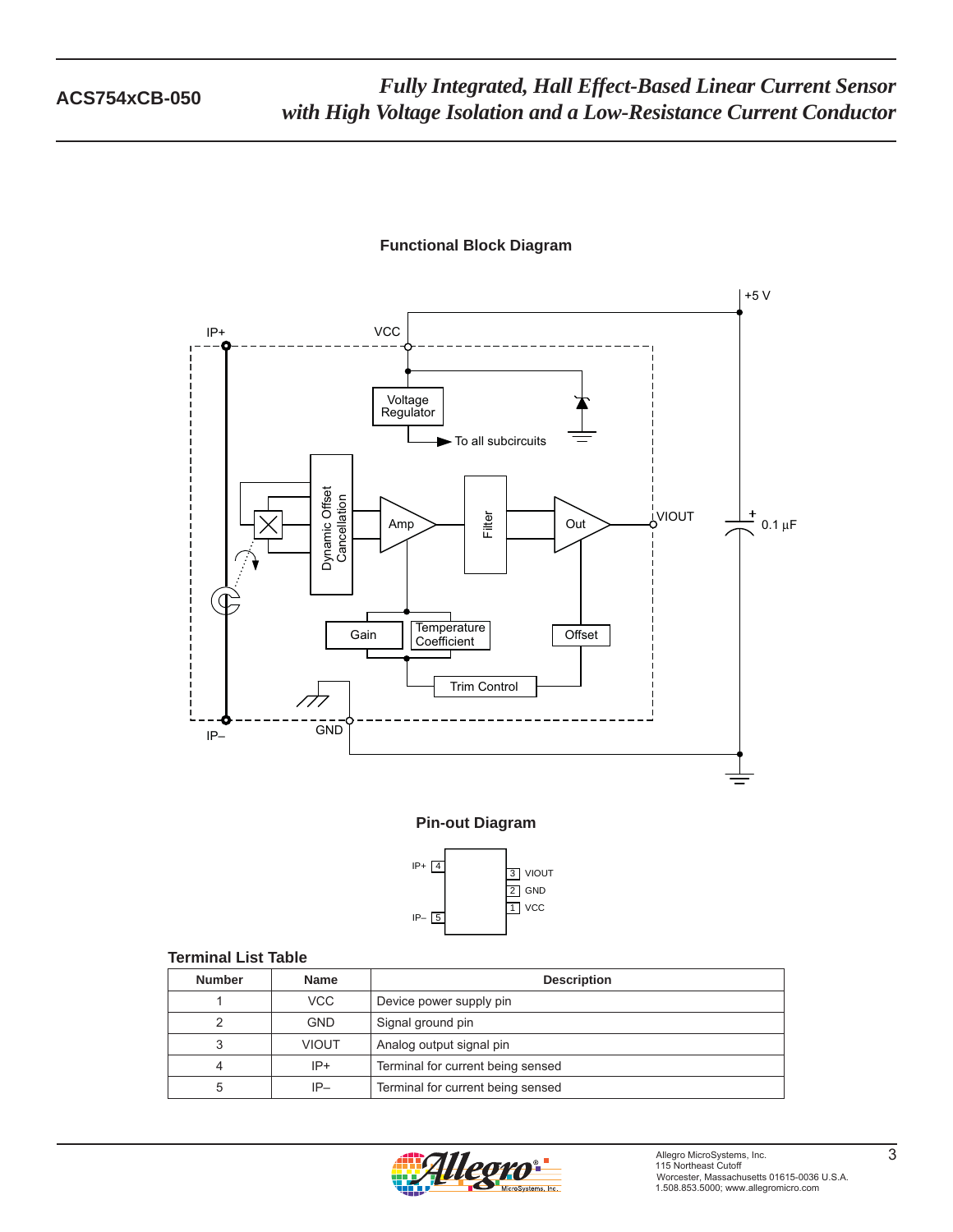### **ELECTRICAL CHARACTERISTICS, over operating ambient temperature range unless otherwise stated**

| <b>Characteristic</b>                                                                                    | <b>Symbol</b>               | <b>Test Conditions</b>                                                                               | Min.                     | Typ.                     | Max.                     | <b>Units</b>      |  |  |  |
|----------------------------------------------------------------------------------------------------------|-----------------------------|------------------------------------------------------------------------------------------------------|--------------------------|--------------------------|--------------------------|-------------------|--|--|--|
| <b>Primary Sensed Current</b>                                                                            | $I_P$                       |                                                                                                      | $-50$                    |                          | 50                       | A                 |  |  |  |
| <b>Supply Voltage</b>                                                                                    | $V_{\rm CC}$                |                                                                                                      | 4.5                      | 5.0                      | 5.5                      | $\vee$            |  |  |  |
| <b>Supply Current</b>                                                                                    | $I_{\rm CC}$                | $V_{CC}$ = 5.0 V, output open                                                                        | 6.5                      | 8                        | 10                       | mA                |  |  |  |
| <b>Output Resistance</b>                                                                                 | $R_{OUT}$                   | $I_{\text{OUT}} = 1.2 \text{ mA}$<br><b>VOUT to GND</b>                                              |                          | 1                        | $\overline{2}$           | Ω                 |  |  |  |
| Output Capacitance Load                                                                                  | $C_{\text{LOAD}}$           |                                                                                                      |                          | $\overline{\phantom{0}}$ | 10                       | nF                |  |  |  |
| Output Resistive Load                                                                                    | $R_{LOAD}$                  | <b>VOUT to GND</b>                                                                                   | 4.7                      | $\overline{\phantom{0}}$ | $\qquad \qquad -$        | $k\Omega$         |  |  |  |
| <b>Primary Conductor Resistance</b>                                                                      | R <sub>PRIMARY</sub>        | $I_P = \pm 100A$ ; $T_A = 25^{\circ}C$                                                               | -                        | 100                      | $\overline{\phantom{0}}$ | $\mu\Omega$       |  |  |  |
|                                                                                                          |                             | Pins 1-3 and 4-5; 60 Hz, 1 minute                                                                    | 3.0                      | $\overline{\phantom{0}}$ | $\overline{\phantom{0}}$ | kV                |  |  |  |
| <b>PERFORMANCE CHARACTERISTICS, -20°C to +85°C, <math>V_{CC}</math> = 5 V unless otherwise specified</b> |                             |                                                                                                      |                          |                          |                          |                   |  |  |  |
| Propagation time                                                                                         | t <sub>PROP</sub>           | $I_P = \pm 50 A$ , $T_A = 25^{\circ}C$                                                               |                          | 4                        | $\overline{\phantom{0}}$ | μs                |  |  |  |
| Response time                                                                                            | t <sub>RESPONSE</sub>       | $I_P = \pm 50$ A, $T_A = 25$ °C                                                                      | $\overline{\phantom{0}}$ | 12                       |                          | μs                |  |  |  |
| Rise time                                                                                                | $t_r$                       | $I_P = \pm 50$ A, $T_A = 25$ °C                                                                      | $\qquad \qquad -$        | 11                       | $\qquad \qquad -$        | $\mu s$           |  |  |  |
| Frequency Bandwidth                                                                                      | $\overline{f}$              | $-3$ dB, T <sub>A</sub> = 25 <sup>°</sup> C                                                          |                          | 35                       |                          | kHz               |  |  |  |
| Sensitivity                                                                                              | Sens                        | Over full range of $I_P$ , $T_A = 25^{\circ}$ C                                                      | $\overline{\phantom{0}}$ | 40                       | $\overline{\phantom{0}}$ | mV/A              |  |  |  |
|                                                                                                          |                             | Over full range of Ip                                                                                | 37.8                     | $\qquad \qquad -$        | 42.0                     | mV/A              |  |  |  |
| Noise                                                                                                    | <b>V<sub>NOISE</sub></b>    | Peak-to-peak, $T_A = 25^{\circ}C$ ,<br>no external filter                                            |                          | 65                       |                          | mV                |  |  |  |
| Linearity                                                                                                | $E_{LIN}$                   | Over full range of $I_P$                                                                             | $\overline{\phantom{0}}$ | $\overline{\phantom{0}}$ | ±1.5                     | $\frac{0}{6}$     |  |  |  |
| Symmetry                                                                                                 | $\mathsf{E}_{\mathsf{SYM}}$ | Over full range of I <sub>P</sub>                                                                    | 98                       | 100                      | 102                      | $\frac{0}{6}$     |  |  |  |
| Zero Current Output Voltage                                                                              | $V_{OUT(Q)}$                | $I = 0 A$ , $T_A = 25^{\circ}C$                                                                      | $\overline{\phantom{0}}$ | $V_{CC}/2$               | $\overline{\phantom{0}}$ | $\overline{\vee}$ |  |  |  |
| <b>Electrical Offset Voltage</b>                                                                         | $V_{OE}$                    | $I = 0 A$ , $T_A = 25^{\circ}C$                                                                      | $-10$                    |                          | 10                       | mV                |  |  |  |
| (Magnetic error not included)                                                                            |                             | $I = 0$ A                                                                                            | $-20$                    | $\overline{\phantom{0}}$ | 20                       | mV                |  |  |  |
| <b>Magnetic Offset Error</b>                                                                             | <b>I</b> ERROM              | I = 0 A, after excursion of 100 A                                                                    | $\qquad \qquad -$        | ±0.1                     | ±0.40                    | A                 |  |  |  |
| <b>Total Output Error</b>                                                                                | $E_{TOT}$                   | Over full range of $I_P$ , $T_A = 25^{\circ}$ C                                                      | $\qquad \qquad -$        | ±1.0                     |                          | $\%$              |  |  |  |
| (Including all offsets)                                                                                  |                             | Over full range of I <sub>P</sub>                                                                    | $\equiv$                 | ÷.                       | ±5.0                     | $\%$              |  |  |  |
|                                                                                                          |                             | <b>PERFORMANCE CHARACTERISTICS, -40°C to +150°C, V<sub>CC</sub> = 5 V unless otherwise specified</b> |                          |                          |                          |                   |  |  |  |
| Propagation time                                                                                         | $t_{\text{PROP}}$           | $I_P = \pm 50 A$ , $T_A = 25^{\circ}C$                                                               | -                        | 4                        | $\overline{\phantom{0}}$ | μs                |  |  |  |
| Response time                                                                                            | <i><b>TRESPONSE</b></i>     | $I_P$ = ±50 A, T <sub>A</sub> = 25°C                                                                 | $\overline{\phantom{0}}$ | 12                       | $\qquad \qquad -$        | μs                |  |  |  |
| Rise time                                                                                                | $t_{r}$                     | $I_P = \pm 50$ A, $T_A = 25$ °C                                                                      | $\overline{\phantom{0}}$ | 11                       | $\overline{\phantom{0}}$ | $\mu s$           |  |  |  |
| <b>Frequency Bandwidth</b>                                                                               | $\overline{f}$              | $-3$ dB, T <sub>A</sub> = 25 <sup>°</sup> C                                                          | ÷.                       | 35                       | $\overline{\phantom{0}}$ | kHz               |  |  |  |
|                                                                                                          | Sens                        | Over full range of $I_P$ , $T_A = 25^{\circ}$ C                                                      |                          | 40                       |                          | mV/A              |  |  |  |
| Sensitivity                                                                                              |                             | Over full range of I <sub>P</sub>                                                                    | 36.0                     | $\overline{\phantom{0}}$ | 42.8                     | mV/A              |  |  |  |
| Noise                                                                                                    | $V_{\text{NOISE}}$          | Peak-to-peak, $T_A = 25^{\circ}C$ ,<br>no external filter                                            | -                        | 65                       | $\qquad \qquad -$        | mV                |  |  |  |
| Linearity                                                                                                | $E_{LIN}$                   | Over full range of I <sub>P</sub>                                                                    | $\overline{\phantom{0}}$ |                          | ±1.8                     | $\%$              |  |  |  |
| Symmetry                                                                                                 | $E_{\text{SYM}}$            | Over full range of I <sub>P</sub>                                                                    | 98                       | 100                      | 102                      | $\%$              |  |  |  |
| Zero Current Output Voltage                                                                              | $V_{OUT(Q)}$                | $I = 0 A$ , $T_A = 25^{\circ}$ C                                                                     | $\overline{\phantom{0}}$ | $V_{CC}/2$               | $\qquad \qquad -$        | V                 |  |  |  |
| <b>Electrical Offset Voltage</b>                                                                         |                             | $I = 0 A$ , $T_A = 25^{\circ}$ C                                                                     | $-10$                    |                          | 10                       | mV                |  |  |  |
| (Magnetic error not included)                                                                            | $V_{OE}$                    | $I = 0$ A                                                                                            | $-35$                    |                          | 35                       | mV                |  |  |  |
| <b>Magnetic Offset Error</b>                                                                             | <b>ERROM</b>                | I = 0 A, after excursion of 100 A                                                                    | $\qquad \qquad -$        | ±0.1                     | ±0.40                    | A                 |  |  |  |
| <b>Total Output Error</b>                                                                                | $E_{TOT}$                   | Over full range of $I_P$ , $T_A = 25^{\circ}$ C                                                      | $\qquad \qquad -$        | ±1.0                     |                          | $\%$              |  |  |  |
| (Including all offsets)                                                                                  |                             | Over full range of $I_P$                                                                             | -                        |                          | ±9.9                     | $\frac{0}{2}$     |  |  |  |

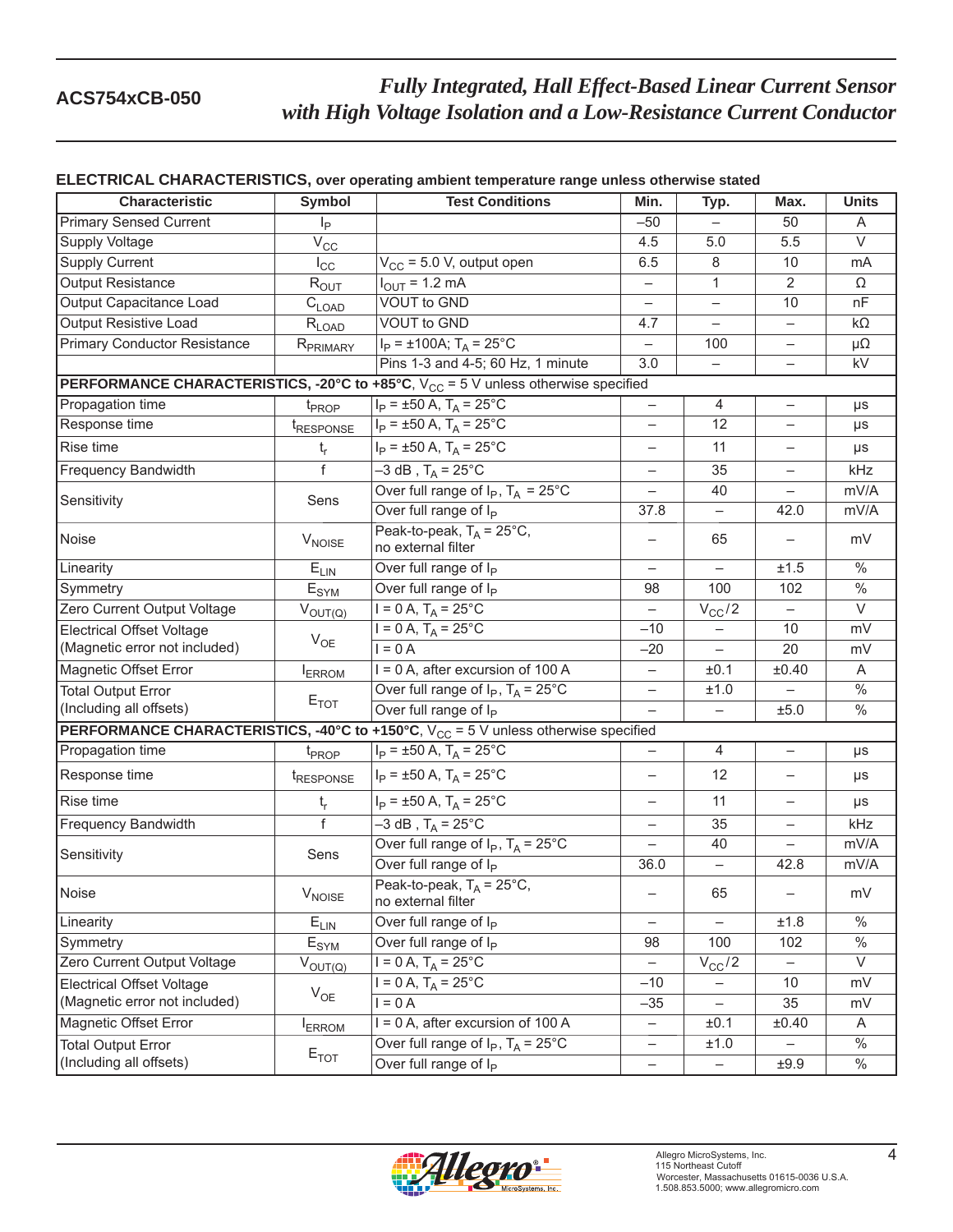## **Definitions of Accuracy Characteristics**

**Sensitivity (Sens).** The change in sensor output in response to a 1 A change through the primary conductor. The sensitivity is the product of the magnetic circuit sensitivity  $(G/A)$  and the linear IC amplifier gain (mV/G). The linear IC amplifier gain is programmed at the factory to optimize the sensitivity (mV/A) for the full-scale current of the device.

**Noise (** $V_{\text{NOISE}}$ **).** The product of the linear IC amplifier gain (mV/G) and the noise floor for the Allegro Hall effect linear IC  $(\approx 1 \text{ G})$ . The noise floor is derived from the thermal and shot noise observed in Hall elements. Dividing the noise (mV) by the sensitivity (mV/A) provides the smallest current that the device is able to resolve.

**Linearity (** $E_{LIN}$ **).** The degree to which the voltage output from the sensor varies in direct proportion to the primary current through its full-scale amplitude. Nonlinearity in the output can be attributed to the saturation of the flux concentrator approaching the full-scale current. The following equation is used to derive the linearity:

$$
100\left\{1-\left[\frac{\Delta \text{ gain} \times \% \text{ sat } (V_{\text{IOUT\_full-scale amperes}} - V_{\text{IOUT(Q)}})}{2 (V_{\text{IOUT\_half-scale amperes}} - V_{\text{IOUT(Q)}})}\right]\right\}
$$

where

 $\Delta$  gain = the gain variation as a function of temperature changes from 25ºC,

 $\%$  sat = the percentage of saturation of the flux concentrator, which becomes significant as the current being sensed approaches full-scale  $\pm I_{P}$ , and

 $V_{\text{IOUT}\_full\text{-scale amperes}}$  = the output voltage (V) when the sensed current approximates full-scale  $\pm I_p$ .

**Symmetry (** $E_{SYM}$ **).** The degree to which the absolute voltage output from the sensor varies in proportion to either a positive or negative full-scale primary current. The following equation is used to derive symmetry:

$$
100\left(\frac{V_{\text{IOUT\_}} + \text{full-scale amperes} - V_{\text{IOUT(Q)}}}{V_{\text{IOUT(Q)}} - V_{\text{IOUT\_}} - \text{full-scale amperes}}\right)
$$

**Quiescent output voltage (** $V_{\text{IOUT(O)}}$ **).** The output of the sensor when the primary current is zero. For a unipolar supply voltage, it nominally remains at  $V_{CC}/2$ . Thus,  $V_{CC} = 5$  V translates into  $V_{\text{IOUT(O)}} = 2.5$  V. Variation in  $V_{\text{OUT(O)}}$  can be attributed to the resolution of the Allegro linear IC quiescent voltage trim, magnetic hysteresis, and thermal drift.

**Electrical offset voltage (** $V_{OE}$ **).** The deviation of the device output from its ideal quiescent value of  $V_{CC}/2$  due to nonmagnetic causes.

**Magnetic offset error (** $I_{ERROM}$ **).** The magnetic offset is due to the residual magnetism (remnant field) of the core material. The magnetic offset error is highest when the magnetic circuit has been saturated, usually when the device has been subjected to a full-scale or high-current overload condition. The magnetic offset is largely dependent on the material used as a flux concentrator. The larger magnetic offsets are observed at the lower operating temperatures.

**Accuracy (** $E_{TOT}$ **).** The accuracy represents the maximum deviation of the actual output from its ideal value. This is also known as the total ouput error. The accuracy is illustrated graphically in the output voltage versus current chart on the following page.

Accuracy is divided into four areas:

- 0 A at 25°C. Accuracy of sensing zero current flow at 25°C, without the effects of temperature.
- **0 A over Δ temperature.** Accuracy of sensing zero current flow including temperature effects.
- **Full-scale current at 25°C.** Accuracy of sensing the full-scale current at 25°C, without the effects of temperature.
- **Full-scale current over Δ temperature.** Accuracy of sensing fullscale current flow including temperature effects.

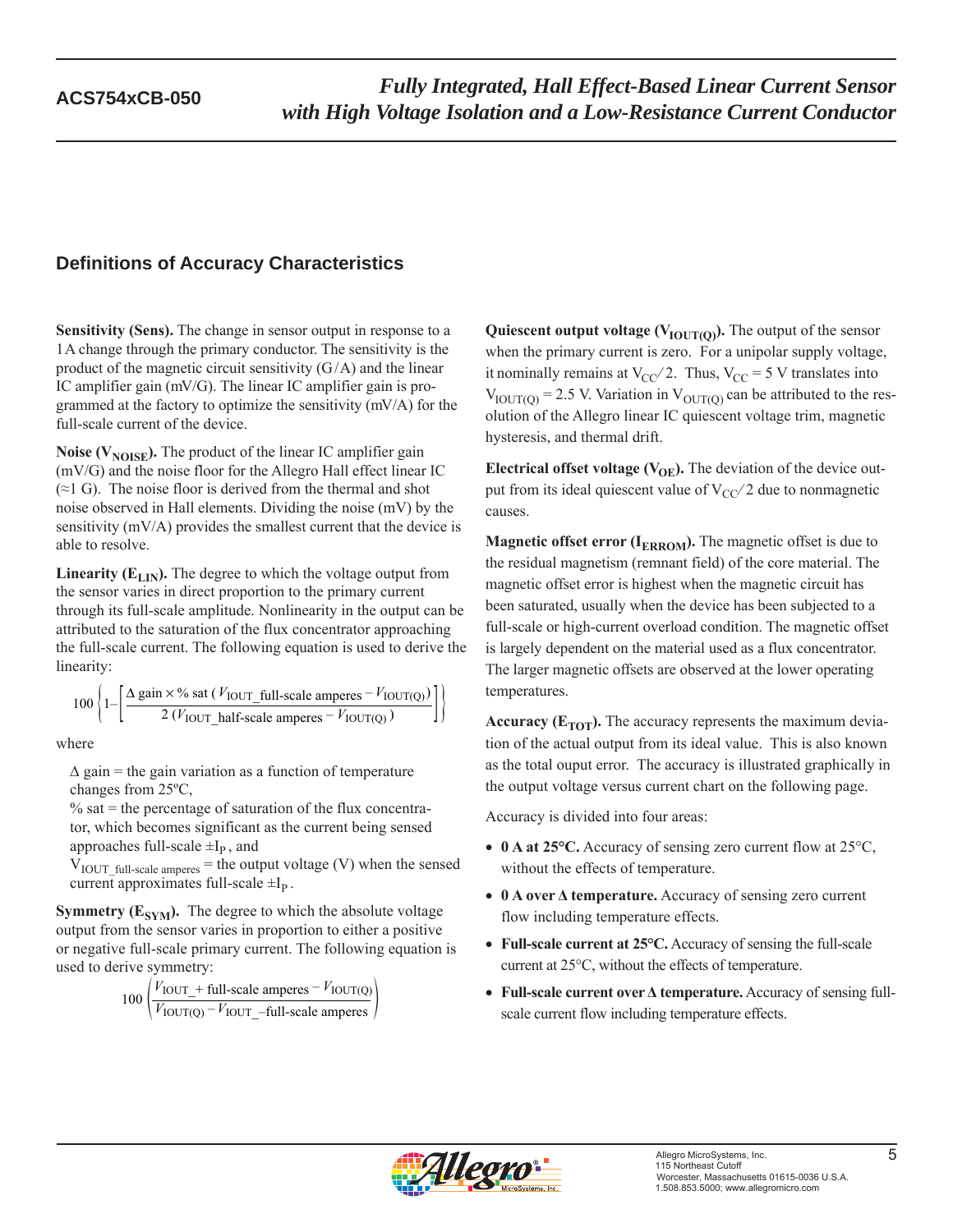

# **Output Voltage versus Sensed Current**

### **Definitions of Dynamic Response Characteristics**

**Propagation delay (** $t_{\text{PROP}}$ **).** The time required for the sensor output to reflect a change in the primary current signal. Propagation delay is attributed to inductive loading within the linear IC package, as well as in the inductive loop formed by the primary conductor geometry. Propagation delay can be considered as a fixed time offset and may be compensated.

**Response time (t<sub>RESPONSE</sub>).** The time interval between a) when the primary current signal reaches 90% of its final value, and b) when the sensor reaches 90% of its output corresponding to the applied current.

**Rise time (t<sub>r</sub>).** The time interval between a) when the sensor reaches 10% of its full scale value, and b) when it reaches 90% of its full scale value. The rise time to a step response is used to derive the bandwidth of the current sensor, in which  $f(-3 dB) =$  $0.35/t_r$ . Both  $t_r$  and  $t_{RESPONSE}$  are detrimentally affected by eddy current losses observed in the conductive IC ground plane.



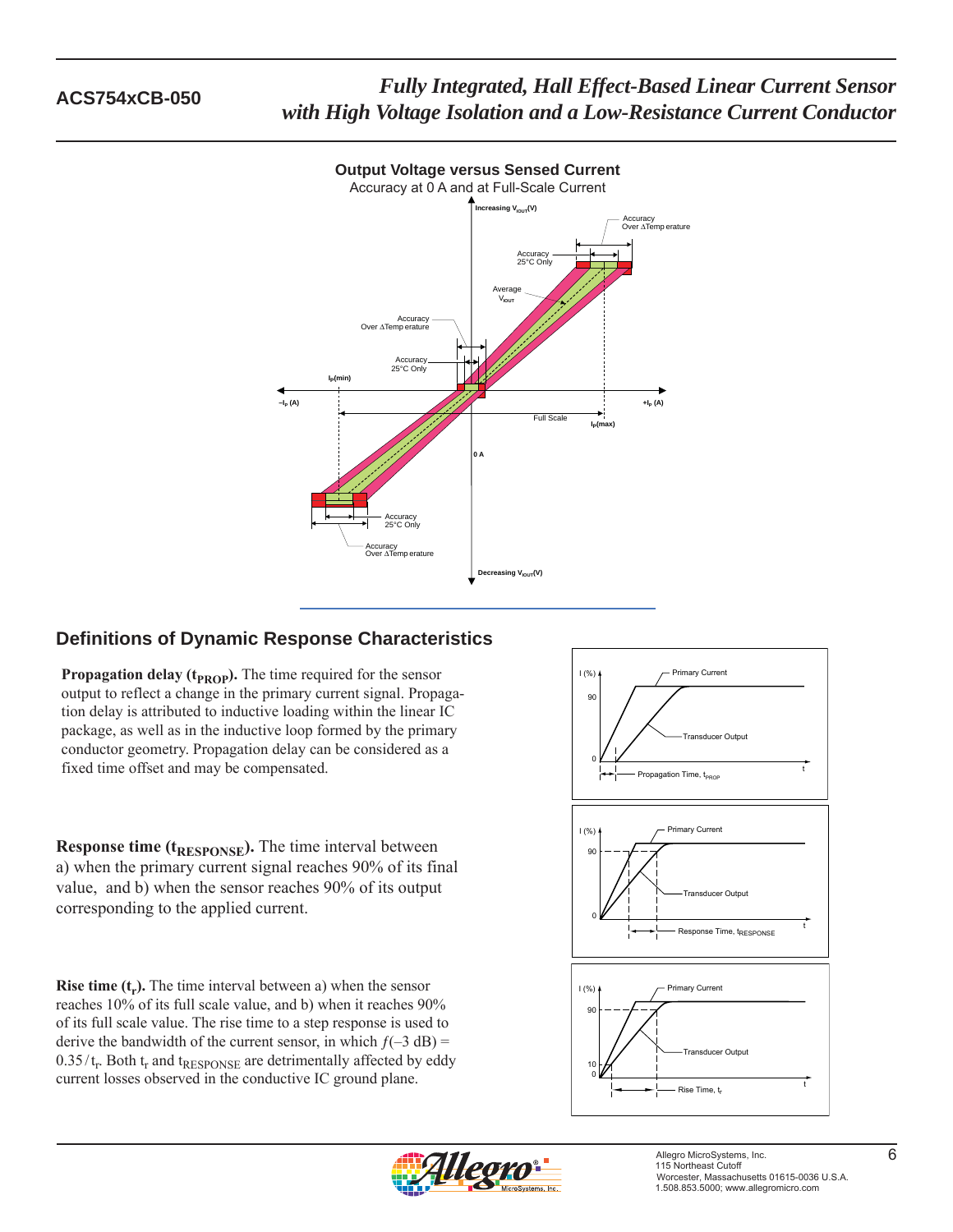

**Step Response No external filter, T<sub>A</sub>=25°C**